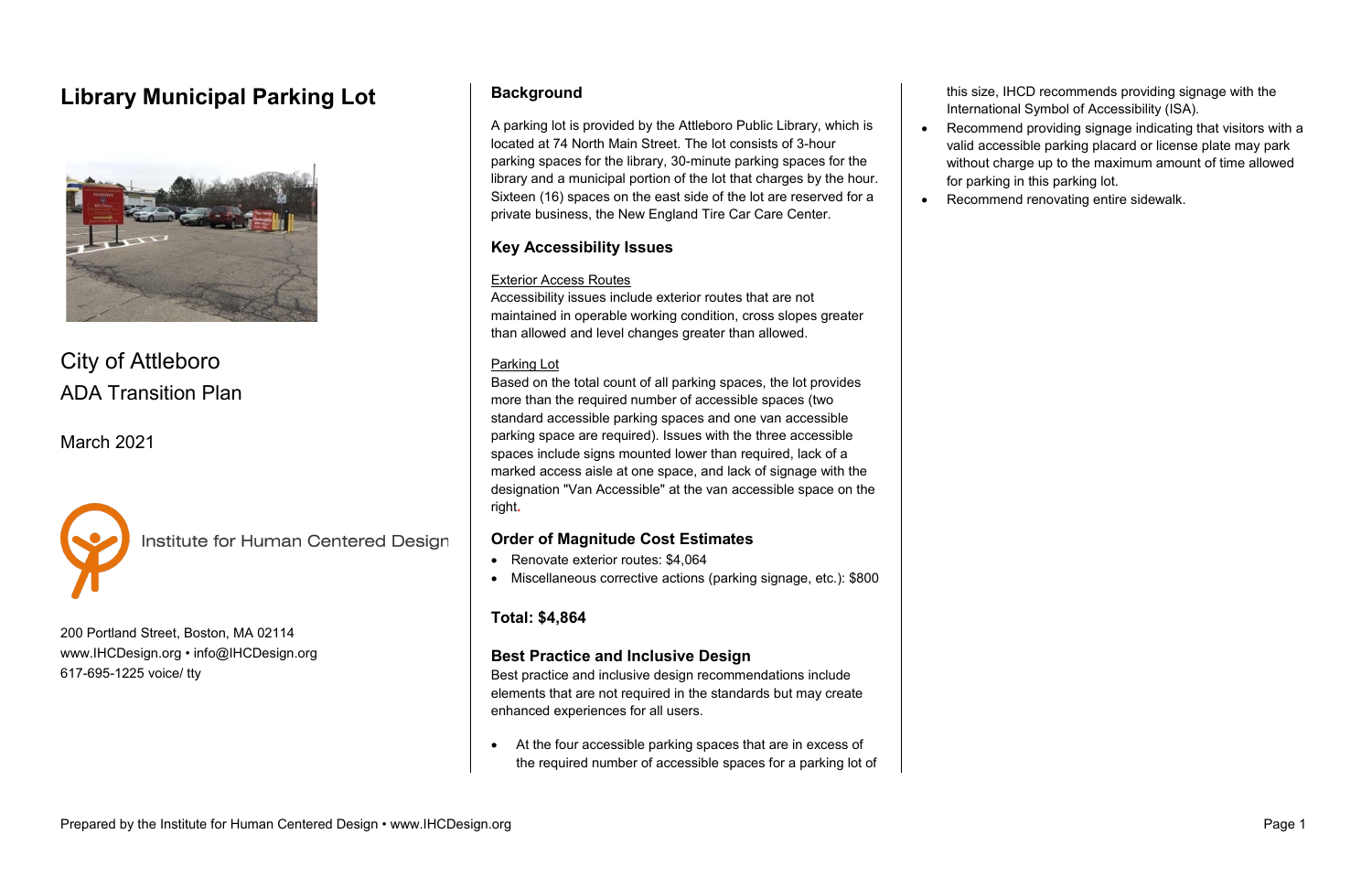# **Library Municipal Parking Lot City of Attleboro**

| ID                           | Location                                                         |      |  | Floor Room Element          | <b>Type</b> | Photo                                                                             | <b>Current</b><br><b>Issues</b><br><b>Measure</b> | <b>Recommendations</b>                                                                                                    | <b>Quantity</b> | <b>Price</b> | <b>Cost</b><br><b>Estimation</b> |
|------------------------------|------------------------------------------------------------------|------|--|-----------------------------|-------------|-----------------------------------------------------------------------------------|---------------------------------------------------|---------------------------------------------------------------------------------------------------------------------------|-----------------|--------------|----------------------------------|
| <b>Approach and Entrance</b> |                                                                  |      |  |                             |             |                                                                                   |                                                   |                                                                                                                           |                 |              |                                  |
|                              | <b>Exterior Access Route</b>                                     |      |  |                             |             |                                                                                   |                                                   |                                                                                                                           |                 |              |                                  |
| $\overline{1}$               | Entry<br>Towards<br><b>Library From</b><br>Sidewalk              | Ext. |  | Exterior<br>Access<br>Route | Sidewalk    | Cross slope > 1:50 (2.00%)                                                        | 5.8%                                              | Reduce cross slope to be no steeper than 1:50<br>$(2.00\%)$ .<br>(Cost estimate for rebuilding 20' concrete<br>sidewalk.) | $\mathbf{1}$    | 2000         | \$2000                           |
| $\overline{2}$               | From Parking<br>to Accessible<br><b>Library Main</b><br>Entrance | Ext. |  | Exterior<br>Access<br>Route | Walkway     | Level changes > 1/4"                                                              | .5"                                               | Alter change in level to be 1/4" high max.                                                                                | $\overline{1}$  | 160          | \$160                            |
| $\mathbf{3}$                 | From Parking<br>to Accessible<br>Main<br>Entrance                | Ext. |  | Exterior<br>Access<br>Route | Walkway     | Level changes $> 1/4"$                                                            | 1.25"                                             | Alter change in level to be 1/4" high max.                                                                                | $\overline{1}$  | 256          | \$256                            |
| $\overline{4}$               | Sidewalk<br>Near<br>Municipal<br>Accessible<br>Spots             | Ext. |  | Exterior<br>Access<br>Route | Sidewalk    | Level changes $>1/4"$                                                             | 1"                                                | Alter change in level to be 1/4" high max.                                                                                | 1               | 480          | \$480                            |
| $5\overline{)}$              | Sidewalk<br>After Car<br><b>Entry From</b><br>Middle of Lot      | Ext. |  | Exterior<br>Access<br>Route | Sidewalk    | <b>The Committee</b><br>$\mid$ Route not maintained in operable working condition | $\blacksquare$                                    | Ensure the accessible route is maintained in<br>operable working condition.                                               | $\overline{1}$  | 256          | \$256                            |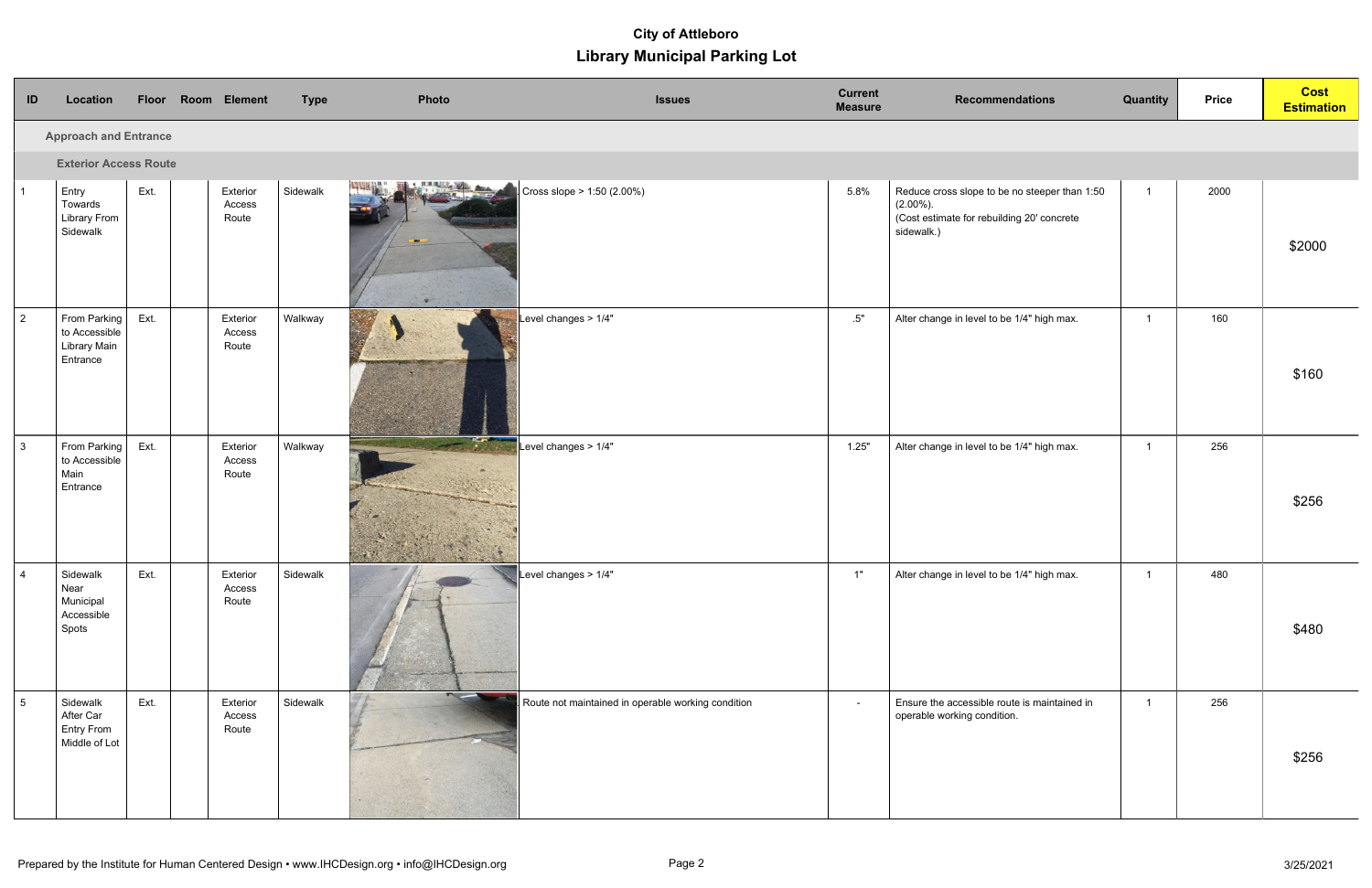# **Library Municipal Parking Lot City of Attleboro**

| ID             | Location                                                                           | <b>Floor</b> | <b>Room Element</b>                    | <b>Type</b> | Photo                                                                                                                                                                                                                                | <b>Issues</b>                                                                                 | <b>Current</b><br><b>Measure</b> | <b>Recommendations</b>                                                                                                                                                     | Quantity | <b>Price</b> | <b>Cost</b><br><b>Estimation</b> |
|----------------|------------------------------------------------------------------------------------|--------------|----------------------------------------|-------------|--------------------------------------------------------------------------------------------------------------------------------------------------------------------------------------------------------------------------------------|-----------------------------------------------------------------------------------------------|----------------------------------|----------------------------------------------------------------------------------------------------------------------------------------------------------------------------|----------|--------------|----------------------------------|
| 6              | Sidewalk<br>After Car<br><b>Entry From</b><br>Middle of Lot                        | Ext.         | Exterior<br>Access<br>Route            | Sidewalk    | <u> De Marie Constantinople de la proprie</u><br>$\mathbb{Z}_{\mathbf{Z}^{\prime}}$<br>⊛                                                                                                                                             | Route not maintained in operable working condition                                            | $\blacksquare$                   | Ensure the accessible route is maintained in<br>operable working condition.                                                                                                |          | 256          | \$256                            |
| $\overline{7}$ | Sidewalk In<br>Front of<br>Municipal<br>Accessible<br>Spots                        | Ext.         | Exterior<br>Access<br>Route            | Sidewalk    | $\overline{\mathbb{S}^2}$<br>$\overline{z}$                                                                                                                                                                                          | Route not maintained in operable working condition                                            | $\sim$                           | Ensure the accessible route is maintained in<br>operable working condition.                                                                                                |          | 256          | \$256                            |
| 8              | Sidewalk<br>Near<br>Municipal<br>Accessible<br>Spots                               | Ext.         | Exterior<br>Access<br>Route            | Sidewalk    |                                                                                                                                                                                                                                      | Route not maintained in operable working condition                                            | $\sim$                           | Ensure the accessible route is maintained in<br>operable working condition.                                                                                                |          | 400          | \$400                            |
|                | <b>Off-Street Parking Lot or Garage</b>                                            |              |                                        |             |                                                                                                                                                                                                                                      |                                                                                               |                                  |                                                                                                                                                                            |          |              |                                  |
| l 9            | 3-Hour<br>Parking for<br>Library                                                   | Ext.         | Off-Street<br>Parking Lot<br>or Garage | N/A         | <b>All Contract of the Contract of the Contract of the Contract of the Contract of the Contract of the Contract of the Contract of the Contract of the Contract of the Contract of the Contract of the Contract of the Contract </b> | Access aisle not provided<br>Sign bottom < 60" above finished grade                           | $\sim$<br>21.5"                  | Provide a marked access aisle that is at least<br>60" wide.<br>Locate sign with the bottom of the sign 60"<br>above the ground.                                            |          | 300<br>Labor | \$300                            |
| 10             | Accessible<br>Parking Near<br>30-Minute<br>Library and<br>Library Staff<br>Parking | Ext.         | Off-Street<br>Parking Lot<br>or Garage | N/A         |                                                                                                                                                                                                                                      | Sign does not have the designation "Van Accessible"<br>Sign bottom < 60" above finished grade | 54", 57"                         | Add the designation "Van Accessible" to the sign<br>located at the van accessible space on the right.<br>Locate signs with the bottom of the sign 60"<br>above the ground. |          | 500<br>Labor | \$500                            |

**Best Practice**